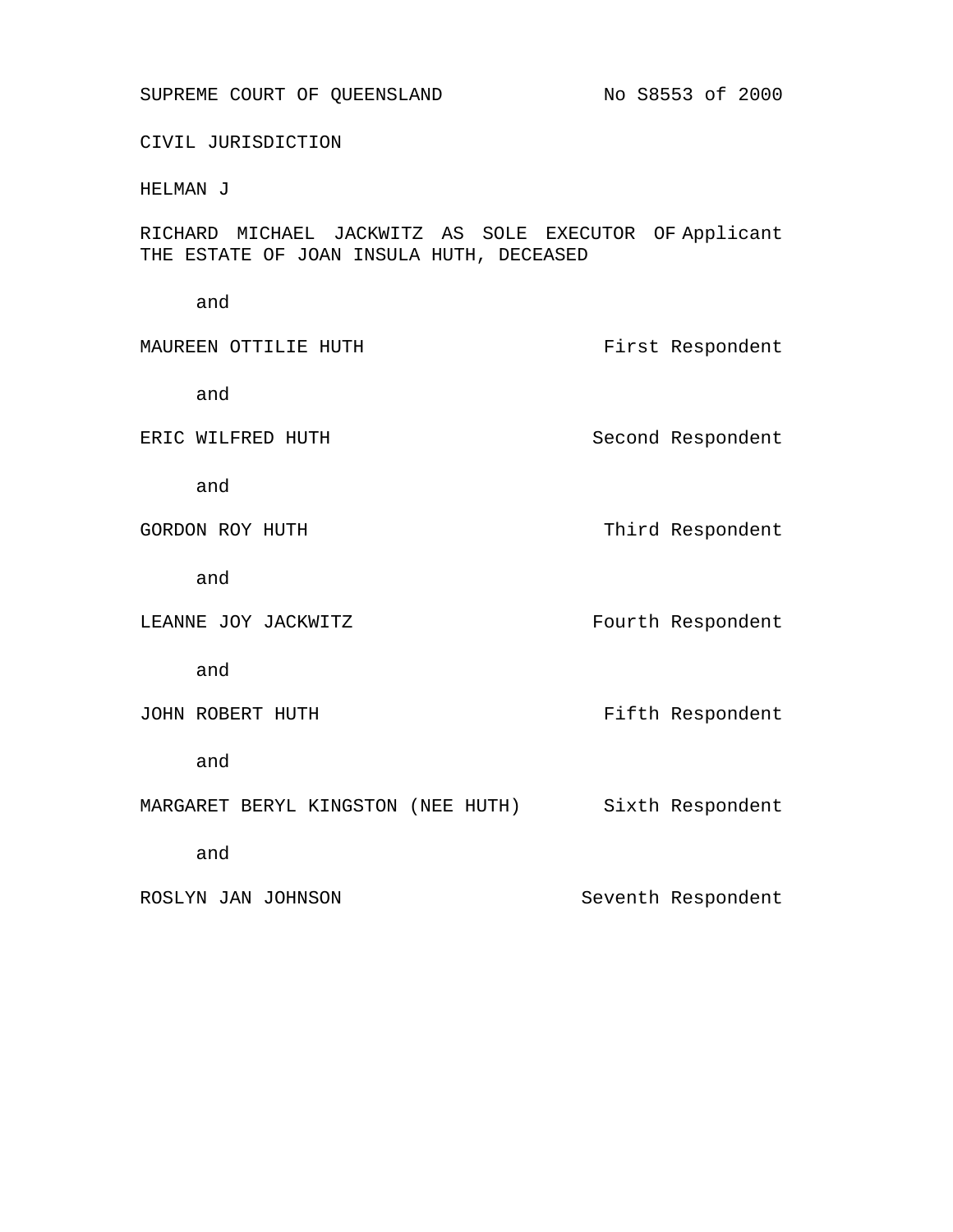..DATE 20/03/2001

## JUDGMENT

HIS HONOUR: This is an application in which construction is sought of a clause, 2(a), in the last will of Joan Insula Huth, director of nursing at Haigslea, who died on 23 December 1998. The will is dated 22 July 1981. In clause 1 the applicant and the testatrix's nephew, the fifth respondent, were appointed executors and trustees. On 7 October 1999 the fifth respondent renounced his appointment, leaving the applicant as the sole executor. A grant of probate was made to the applicant on 31 January 2001.

In clause 2 of the will the testatrix provided for the disposition of her property: in paragraph (a) all her estate and interest "in and to the property located at Mellabar Road Haigslea Marburg in paragraph (b) all moneys standing to her credit with any bank, building society, or other financial institution; in paragraph (c) any superannuation fund to which she was entitled; in paragraph (d) her estate and interest in land and a residence and contents at Labrador; in paragraph (e) her estate and interest in a unit and contents at Labrador; and in paragraph (f) "the balance of [her] residuary estate (if any)". The testatrix's sister, the first respondent, who died on 25 January 2001, was to take absolutely the property referred to in (a), (b), and (c) and a life interest referred to in (e). The testatrix's brothers who survived her were to take in equal shares as tenants in common absolutely the property referred to in (d). The fifth respondent and the testatrix's nieces, the fourth, sixth and seventh respondents who survived the first respondent, were to take the property referred to in (e) on the first respondent's death, if more than one in equal shares per capita as tenants in common absolutely. The fourth, fifth, sixth and seventh respondents who survived the testatrix and who attained the age of twenty-one years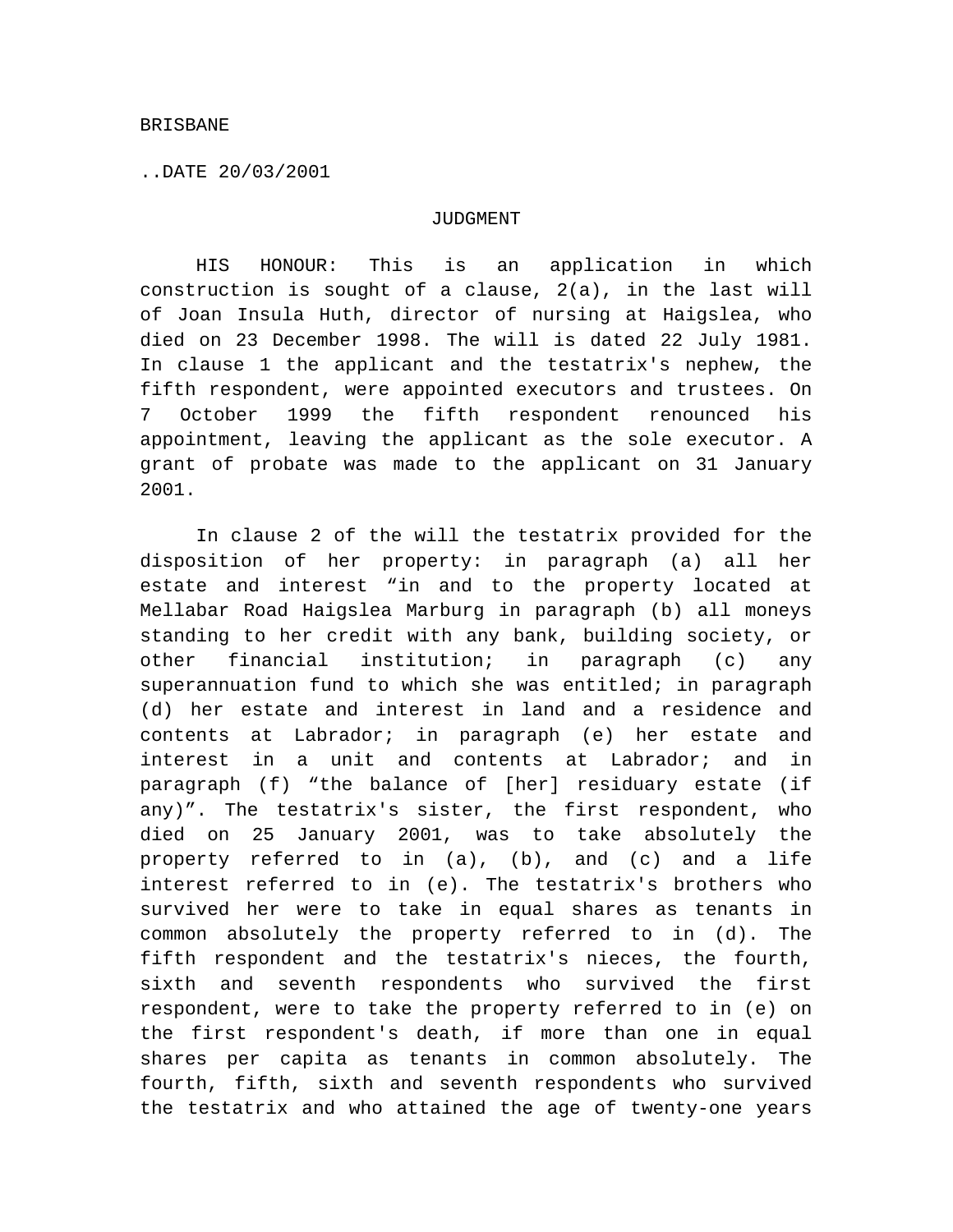were to take the property referred to in paragraph (f), if more than one in equal shares per capita as tenants in common absolutely.

It is the reference to "the property located at Mellabar Road Haigslea Marburg" that has given rise to this application. The testatrix lived at Malabar Road, Haigslea for many years until her death. The parcel of land on which she lived is 31.97 hectares (seventy-nine acres) in area and is described as resubdivision 2 of subdivision 1 of portion 393 on registered plan no 35705 in the County of Churchill, Parish of Walloon, certificate of title volume 3948, folio 86. Adjoining it is a square parcel 8.094 hectares (twenty acres) in area described as subdivision 2 of portion 393 on registered plan no 35704 in the County of Churchill, Parish of Walloon, certificate of title volume 3948, folio 84. Resubdivision 2 of subdivision 1 is roughly L-shaped, and the two parcels together make up a rough square. Malabar Road - "Mellabar" is an obvious misspelling in the will - runs along one side of resubdivision 2 of subdivision 1, and another road, Mount Marrow Quarry Road, runs along one side of subdivision 2 and then beside resubdivision 2 of subdivision 1 until it intersects with Malabar Road.

Subdivision 2 has no frontage to Malabar Road, its only frontage being to Mount Marrow Quarry Road. A rough sketch plan of the two parcels is Exhibit A to an affidavit of Mr Francis Grant filed by leave on 13 November 2000.

The applicant seeks a declaration pursuant to s.6(1) of the Succession Act 1981 that upon its true construction paragraph 2(a) of the last will and testament of the testatrix devises in total to the first respondent the testatrix's estate and interest in resubdivision 2 of subdivision 1.

The testatrix and the first respondent were tenants in common in equal shares of both parcels, having been given them in 1966. The two parcels had once been worked together as the one farm. There was no fence dividing them and they